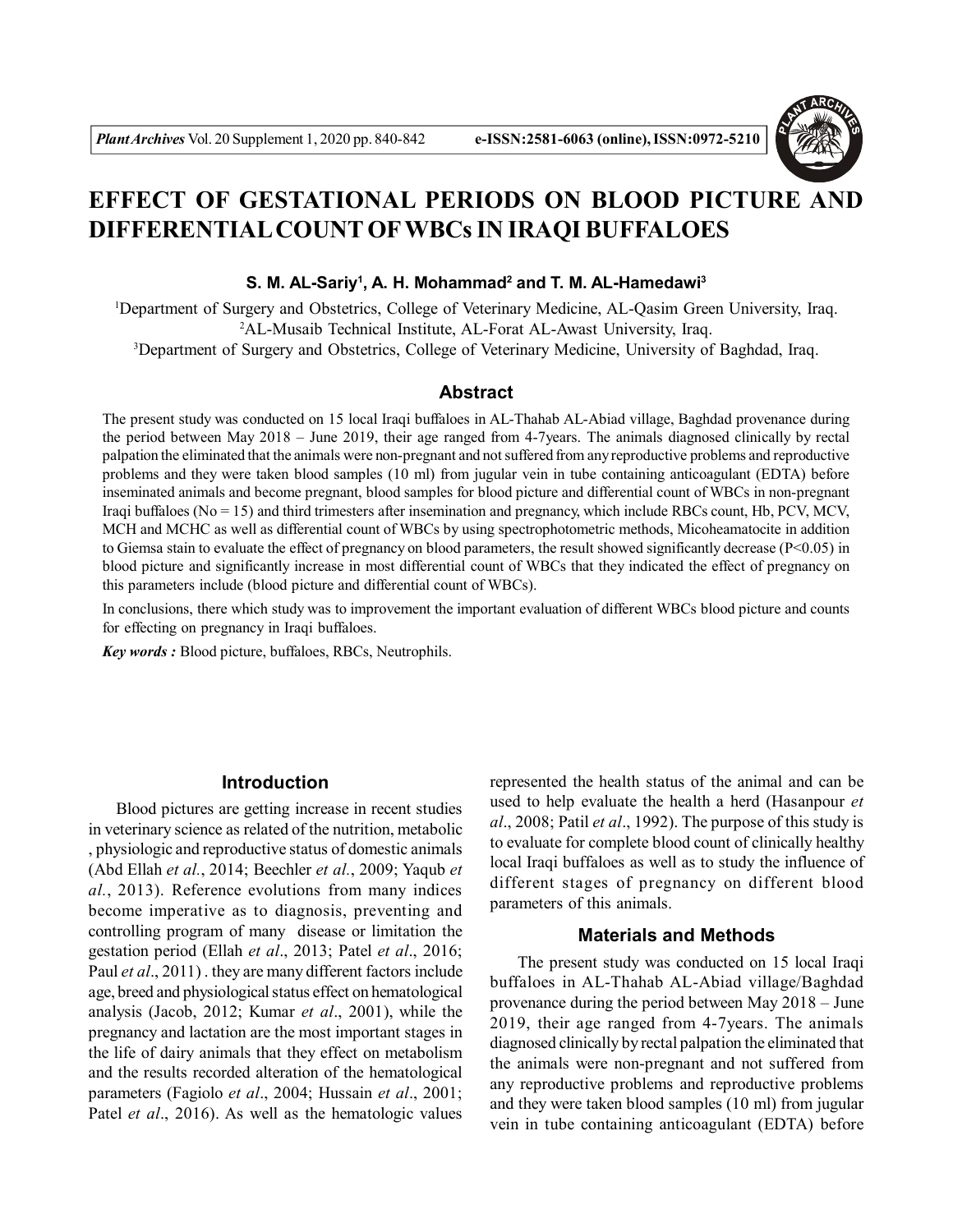inseminated animals and become pregnant.

Total RBCs count was determined by using hemocytometer according to Blaxhall and Daisley (1973) as well as hemoglobin (Hb) estimated by using spectrophotometric method, while PCV was measured by Micohematocrite, WBCs was achieved by using neubuar hematocytometer but the differential count by using Giema stain and there procedures was repeated on those animals along gestation period represented by three trimester (1st, 2nd and 3rd), 1st trimester include 1st, 2nd and 3rd months of pregnancy, 2nd trimester include 4th, 5th and 6th months and 7th month to parturated animals was represented the third trimester. Analysis of data were performed and one way ANOVA and least significant difference post hoc test were used according to Steel and Torrie (1980).

### **Results**

The results revealed in table 1 recorded superior significantly (P<0.05) related with non- pregnant buffaloes and  $1<sup>st</sup>$  trimester compared with  $2<sup>nd</sup>$  and  $3<sup>rd</sup>$  trimester of pregnancy, which include RBCS Count, Hb, PCV, MCV and MCHC, but recorded non-significantly (P<0.05) in MCH in different groups.

While the result in table 2 were recorded significantly  $(P<0.05)$  in WBCs count in 2<sup>nd</sup> and 3<sup>rd</sup> trimester of pregnancy compared with non-pregnant and 1<sup>st</sup> trimester, but the percentage of lymphocyte was recorded significantly (P<0.05) in  $1<sup>st</sup>$  and  $2<sup>nd</sup>$  compared with nonpregnant and 3rd trimester, as well as the percentage of monocyte was recorded significantly  $(P<0.05)$  in nonpregnant group and 3rd trimester of pregnancy compared with  $1<sup>st</sup>$  and  $2<sup>nd</sup>$  groups and there is significant difference  $(P<0.05)$  in 1<sup>st</sup> group of pregnancy compared with 2<sup>nd</sup> group, but the percentage of neutrophil were recorded significantly ( $P \le 0.05$ ) in  $2<sup>nd</sup>$  and  $3<sup>rd</sup>$  groups compared with non-pregnant group and  $1<sup>st</sup>$  group, while the percentage of eosinophil's was recorded significantly  $(P<0.05)$  in nonpregnant groups and 1<sup>st</sup> group compared with 2<sup>nd</sup> and 3<sup>rd</sup> groups and same time recorded significantly (P<0.05) in 2<sup>nd</sup> group compared with 3<sup>rd</sup> grpup, as well as the results recorded the percentage of basophils there is significantly  $(P<0.05)$  in non-pregnant and 3<sup>rd</sup> groups compared with 2<sup>nd</sup> and 3<sup>rd</sup> groups.

## **Discussion**

In pregnant Iraqi buffaloes the blood picture observed in table 1 that they recorded significantly differences (P<0.05) related with RBCs, Hb, PCV, MCV, MCH and MCHC in non-pregnant and first trimesters of pregnancy compared with second and third trimesters of gestation period and this findings agree with Ciaramella *et al*.

| <b>Blood parameters</b> | Non-pregnant<br><b>buffaloes</b><br>$M\pm SD$ | <b>First trimester</b><br>of pregnancy<br>$M \pm SD$ | <b>Second trimester</b><br>of pregnancy<br>$M\pm SD$ | <b>Third trimester</b><br>of pregnancy<br>$M \pm SD$ |
|-------------------------|-----------------------------------------------|------------------------------------------------------|------------------------------------------------------|------------------------------------------------------|
| RBCs $(x10^6/\mu)$      | $7.9 \pm 2.1a$                                | $7.6 \pm 1.8 a$                                      | $6.8 \pm 1.3 b$                                      | $6.3 \pm 0.8 b$                                      |
| Hb(g/dl)                | $11.6 \pm 1.7 a$                              | $11.3 \pm 1.5 a$                                     | $10.4 \pm 1.02$ b                                    | $9.8 \pm 0.9 b$                                      |
| $PCV(\%)$               | $36.4 \pm 3.8 a$                              | $34.5 \pm 3.2 a$                                     | $29.6 \pm 2.7 b$                                     | $27.8 \pm 2.3 b$                                     |
| $MCV(\mu m^3)$          | $46.4 \pm 11.4 a$                             | $45.3 \pm 10.8$ a                                    | $43.5 \pm 9.2 h$                                     | $42.4\pm8.7$ b                                       |
| MCHC(%)                 | $31.2 \pm 1.8$ a                              | $30.6 \pm 1.5 a$                                     | $28.4\pm0.9 b$                                       | $28.8 \pm 0.8 b$                                     |
| MCH(pg)                 | $14.6 \pm 3.6 a$                              | $15.2 \pm 3.1 a$                                     | $15.3 \pm 2.8$ a                                     | $15.5 \pm 2.9 a$                                     |

**Table 1 :**Blood picture in non-pregnant and in different stages pregnant Iraqi buffaloes.

Different small letters mean in the same row significantly different  $(P<0.05)$ 

**Table 2 :** Differential count of WBCs in non-pregnant and pregnant Iraqi buffaloes in different stages.

| <b>WBCs types</b>    | Non-pregnant<br><b>buffaloes</b><br>$M\pm SD$ | <b>First trimester</b><br>of pregnancy<br>$M \pm SD$ | <b>Second trimester</b><br>of pregnancy<br>$M\pm SD$ | <b>Third trimester</b><br>of pregnancy<br>$M \pm SD$ |
|----------------------|-----------------------------------------------|------------------------------------------------------|------------------------------------------------------|------------------------------------------------------|
| WBCs $(x10^3/\mu I)$ | $9.6\pm3.4 h$                                 | $10.2\pm3.6 b$                                       | $10.8 \pm 3.4 a$                                     | $11.2 \pm 3.8 a$                                     |
| Lymphocyte $(\% )$   | $51.2 \pm 7.80 b$                             | $53.3 \pm 7.92 a$                                    | $55.2 \pm 8.62$ a                                    | $49.4 \pm 7.58 \text{ h}$                            |
| Monocyte $(\% )$     | $4.7 \pm 2.03$ a                              | $3.6 \pm 1.84$ b                                     | $2.4 \pm 1.34$ c                                     | $4.8 \pm 2.14$ a                                     |
| Neutrophils $(\% )$  | $37.2 \pm 9.36$ b                             | $38.1 \pm 8.32 b$                                    | $40.2 \pm 8.72$ a                                    | $42.3 \pm 8.79 a$                                    |
| eosinophil's $(\% )$ | $5.6 \pm 2.47$ a                              | $4.5 \pm 2.12$ a                                     | $3.7 \pm 1.78 b$                                     | $2.2 \pm 1.04$ c                                     |
| <b>Basophils</b> (%) | $1.3 \pm 0.56$ a                              | $0.5\pm0.13$ b                                       | $0.5 \pm 0.11$ b                                     | $1.3 \pm 0.32$ a                                     |

Different small letters mean in the same row significantly different (P<0.05).